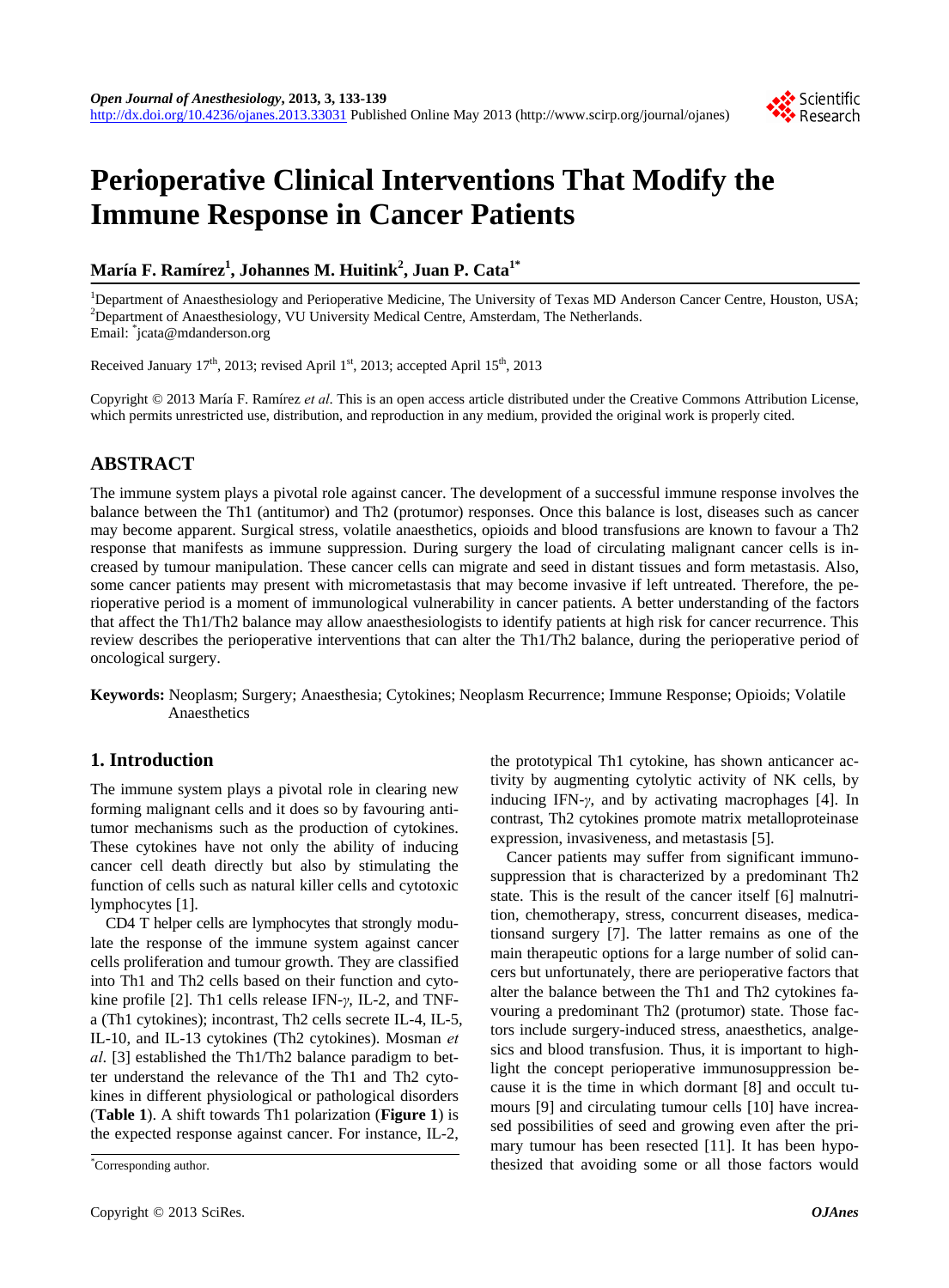|               | Th1 cytokines                                                                                                                                                                                             |           | Th <sub>2</sub> cytokines                                                                                                                                                             |
|---------------|-----------------------------------------------------------------------------------------------------------------------------------------------------------------------------------------------------------|-----------|---------------------------------------------------------------------------------------------------------------------------------------------------------------------------------------|
| IFN- $\gamma$ | Enhances the microbicidal function of macrophages.<br>Promotes the differentiation of naive helper T cells into Th1 cells.<br>Activates polymorphonuclear leukocytes, cytotoxic T cells, and<br>NK cells. | $\Pi - 4$ | Regulates antibody production, haematopoiesis, and<br>inflammation.<br>Promotes the differentiation of naive helper T cells into Th2 cells.<br>Decreases the production of Th1 cells. |
| $IL-2$        | Promotes clonal expansion and development of T and<br>B-lymphocytes.<br>Induces expression of adhesion molecules.<br>Enhances the function of NK cells.                                                   | $IL-10$   | Inhibits synthesis of Th1 cytokines such as IFN- $\gamma$ and IL-2.<br>Inhibits antigen-presenting cells.                                                                             |
| $IL-15$       | Induces activation and cytotoxicity of NK cells.<br>Activates macrophages.<br>Promotes proliferation and survival of T and B-lymphocytes and                                                              | $IL-8$    | Promotes neutrophils chemotaxis and degranulation.<br>Promotes tumour angiogenesis.                                                                                                   |

**Table 1. Th1 and Th2 cytokines and their main functions.**

IL-21 NK cells. Potently regulates cellular-mediated immunity and directs cytotoxic T lymphocytes and NK cell effector activity in the clearance of tumours.

Regulates proliferation and differentiation of T cells, B cells, and

| $IL-13$ | Inhibits inflammatory cytokine production.             |  |
|---------|--------------------------------------------------------|--|
|         | Induces immunoglobulin E secretion from B-lymphocytes. |  |

IFN-*γ*: Interferon gamma; IL: Interleukin; NK: Natural killer.

NK cells.



**Figure 1. The Th1/Th2 balance in different heath states.** 

minimally affect the Th1/Th2 balance and perhaps be associated with better oncological outcomes [12].

The purpose of this review is to describe the perioperative variables that modify the Th1/Th2 balance. We will focus on its pattern during the perioperative period and the clinical and long-term implications of the misbalance in oncological surgical patients.

### **2. The Th1/Th2 Balance during Cancer Surgery: The Th2 Dominant Immune State**

Few studies have clearly investigated the Th1/Th2 balance in the perioperative period of cancer surgery. The kinetics of Th1 and Th2 cytokines during the perioperative period remains difficult to study because they are not being measured at their maximum peak and most studies are done during in vitro conditions. Many studies have used immunoassays to measure the concentrations of Th1 and Th2 cytokines in serum/plasma, supernatants of stimulated peripheral blood mononuclear cells or, intracellularly [13,14]. Clinical studies indicate that the Th2 predominant state is the result of a decrease in Th1 cytokine production and enhancement of the Th2 response [14,15]. For instance, in patients with oesophageal cancer, Sato *et al*. [16] observed increased postsurgical serum concentrations of IL-8 and IL-10 that lasted 24 hours. These cytokine profiles were similar to those found in patients with squamous cell carcinoma of the larynx. Strey *et al*.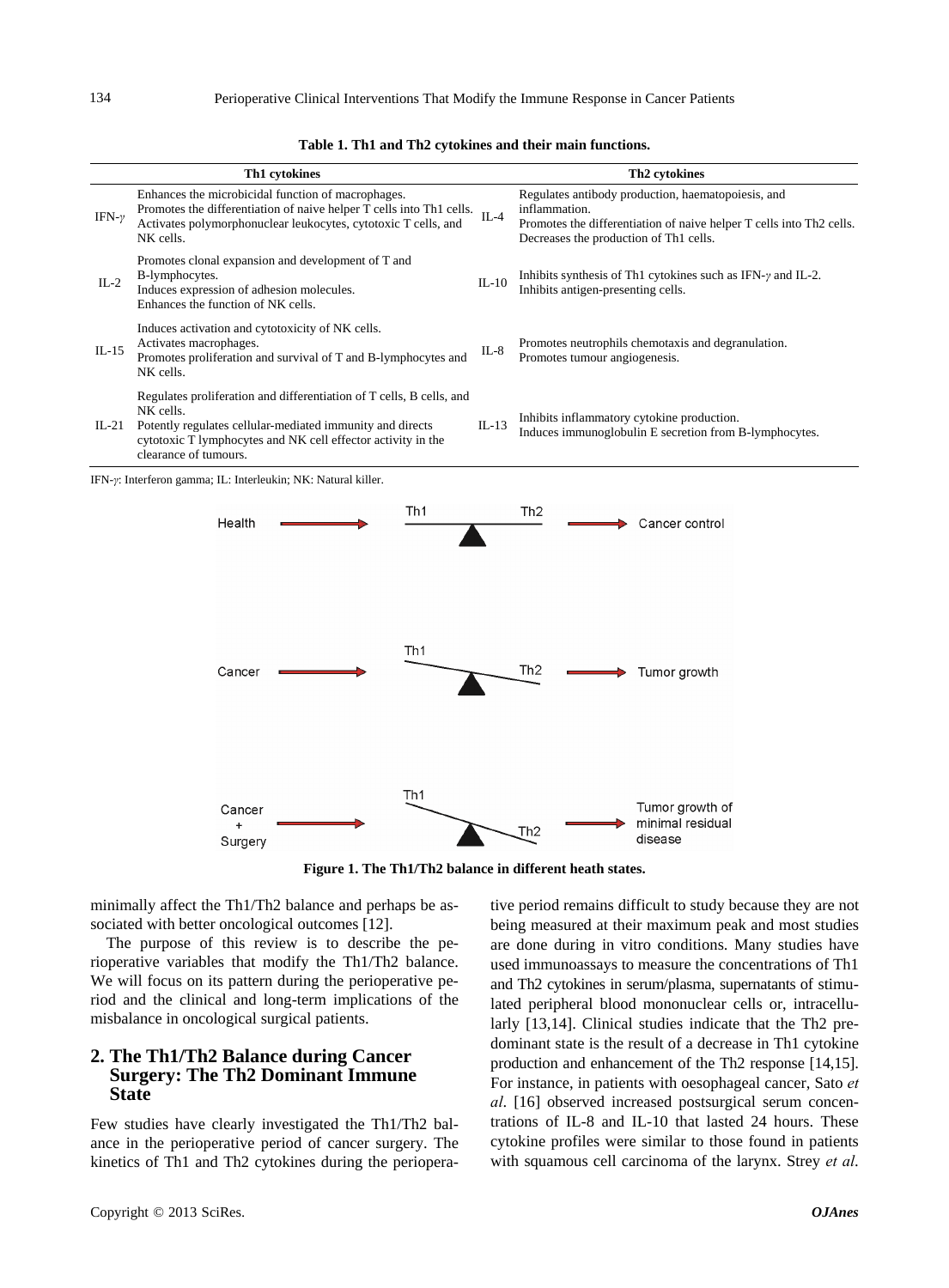[17] described the cytokine pattern among patients with hepatic metastases, primary intrahepatic cholangiocarcinoma, and primary hepatic carcinoma. The authors found higher concentrations of IL-10 among patients with extensive and prolonged surgery and among patients with delayed postoperative recovery [17]. An alternative hypothesis to the imbalance can be drawn from other studies in which the predominant Th2 state is the result of a decrease in Th1 response without an increase in the Th2 response [18,19].

Summarizing, the Th2 state associated with surgery is due to an increased of the Th2 cytokines with a relative decrease or no change in the Th1 cytokines.

#### **2.1. Extent of Surgical Trauma**

Catecholamines disrupt the Th1/Th2 balance towards a predominant Th2 state [20]. Thus, it is possible to speculate that the balance between Th1 and Th2 cytokines may change according to the magnitude of surgical invasiveness [21]. It is well known that in the context of cancer surgery, minimally invasive techniques have several advantages over open procedures including shorter hospital stay [22] and reduced infection rate [23]. Moreover, the smaller incisions of laparoscopic procedures are considered to produce less overall trauma and immunological disturbances at both cellular and humoral level compared with open surgery [14,24,25]. For instance, in patients undergoing colon cancer surgery, Tsamis *et al*. [26] documented higher serum concentrations of IFN-*γ* in patients who underwent laparoscopic colectomy than in patients who underwent open surgery. This difference was sustained until the seventh postoperative day [26]. Open oesophageal cancer surgery has been associated with higher concentrations of IL-10 than laparoscopic resection [27].

Whether changes in the Th1/Th2 balance in response to surgical invasiveness correlate with long-term oncological prognosis is basically unknown. However, there are several studies that have tried to address the question of whether the degree of surgical invasiveness in associated to oncological outcomes. For instance, in patients with stage 1 non-small cell lung cancer the overall survival rate, only at 5 years, is better after open thoracotomy than video-assisted lobectomy; however, publication bias has been found in a recent metaanalysis [28]. Interestingly, the rate of systemic recurrences has been reported to be lower than after lobectomy [28]. Data from a large randomized controlled trial comparing open versus laparoscopic resection of colorectal cancers demonstrates that there are no differences in overall and disease-free survival [29]. A retrospective study in patients undergoing oesophageal cancer surgery failed to demonstrate an association between type of surgery (open versus laparoscopic) and overall survival [30]. Similar results were found in gastric cancer surgery [23].

In summary, it seems that the higher the surgical trauma the more pronounced the alteration of Th1/Th2 balance, however; the impact of this imbalance on cancer recurrence and survival after oncological surgery are not clear and needs further study.

#### **2.2. Perioperative Blood Transfusion and Cancer Survival**

The concentrations of Th2 cytokines are increased in non-leukoreduced RBC units; hence during the administration of blood there is also infusion of those cytokines [31-33]. To complicate more this matter, the immune system of the blood recipient is able to trigger a significant Th2 response that is caused by the contact of the cellular and not cellular factors present in the transfused units to recipient's leukocytes. For instance, exposure of stored red blood cell (RBC) to whole blood triggers release of IL-10 [34], reduces lipopolysaccharide-induced release of TNF-a [35], and induces regulatory T cell (Treg) activation [36]. Interestingly, the enhanced released of IL-10 is not completely avoided when leukodepleted or autologous blood is used [37]. Moreover, it appears that the plasma non-cellular factors of the transfused units are responsible of a depressed Th1 response whereas the RBCs are involved in the enhanced Th2 response, thus turning the balance to predominant Th2 state.

Several retrospective studies have shown an association between blood transfusions and cancer recurrence [38-40]. Importantly, a meta-analysis demonstrated that blood transfusions in the perioperative period are associated with higher rates of cancer recurrence after colorectal cancer surgery [41]. However, it is unknown if the association between blood transfusions and cancer recurrence is due to a Th1/Th2 imbalance or other biological mechanisms.

#### **2.3. Opioids and Anaesthetics**

Opioids, the most commonly used analgesics in the perioperative period, also contribute to the Th1/Th2 imbalance by favouring Th2 over a Th1 response (**Figure 2**). The production of IL-4 and IL-5, increases [42] and that of IL-2 decreases after exposure of T lymphocytes and peripheral mononuclear cells to increasing concentrations of morphine [43]. Moreover, morphine decreases the expression of IL-2 by acting on the mu-receptor [44]. Humans receiving morphine have an increased mRNA expression of IL-4 in peripheral blood mononuclear cells, and in a positive feedback mechanism [45], IL-4 increases the expression of mu-receptors in the same cells [46]. Similarly, a clinical study demonstrated that the administration of fentanyl was associated with a predominant Th2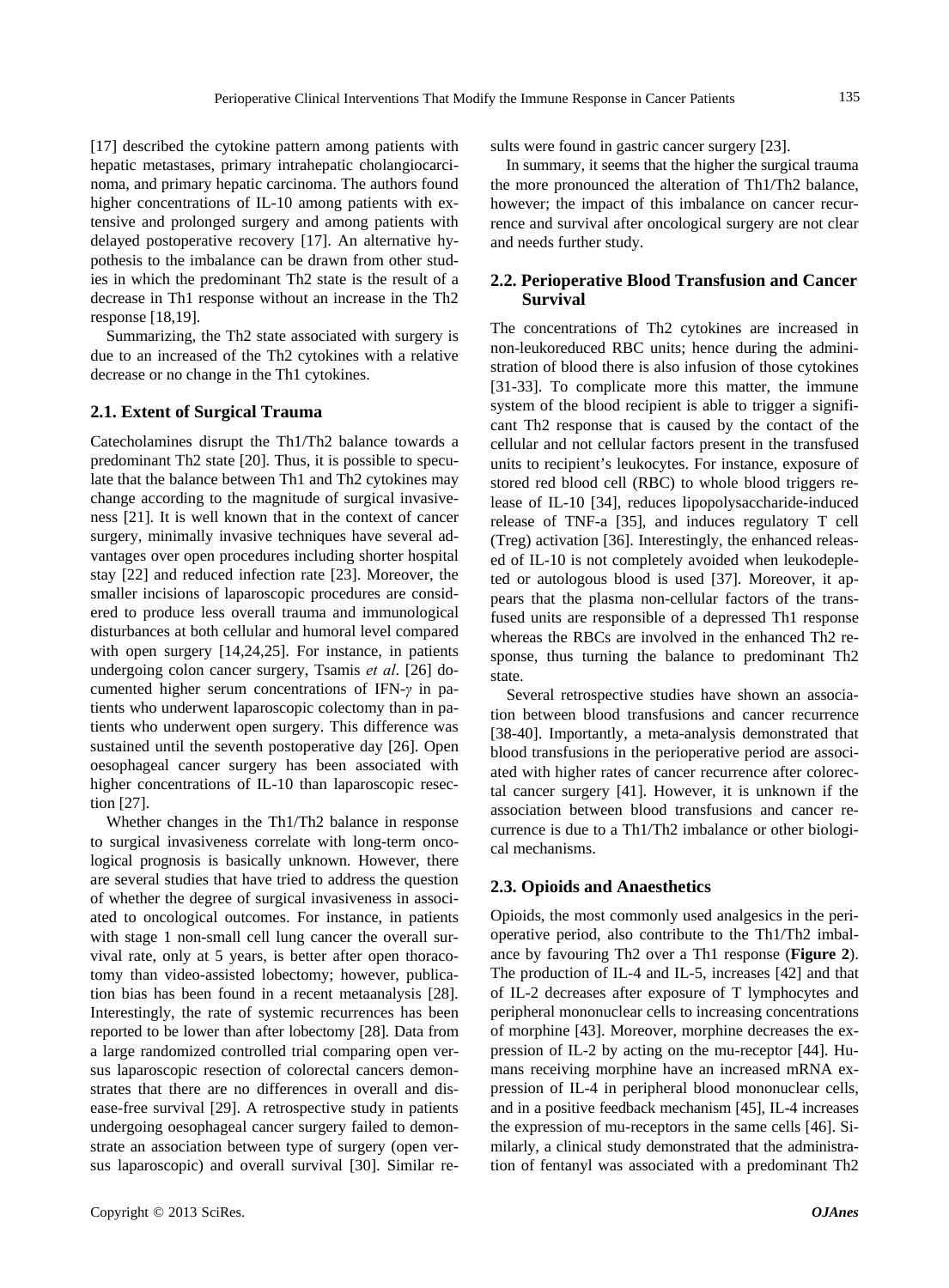

Perioperative period

**Figure 2. Perioperative interventions that affect the Th1/ Th2 balance.** 

shift [47]. In regards to IL-10, it has been shown that the administration of high-dose morphine to intact animals provokes a sustained increase in IL-10 concentrations [48]. Interestingly, two clinical studies corroborated the findings in animals and indicate that the plasma concentrations of IL-10 are elevated after patient-controlled morphine analgesia and after sevofluraneopioid based anaesthesia [49,50].

General anaesthetics also have important effects on the immune system (**Figure 2**) [51-53]. Propofol appears to improve or preserve the Th1/Th2 ratio [54,55] which is in distinct contrast to volatile anaesthetics and ketamine [56]. An *in vitro* study in which lymphocytes were obtained from patients exposed to the combination of fentanyl and propofol for 20 minutes and then stimulated with phytohemmagglutinin or lipopolysaccharide demonstrated a predominant Th1 response based on an IFN*γ*/IL-10 ratio that was higher than before anaesthesia [52]. In healthy individuals, sevoflurane- $N_2O$ -based general anaesthesia is associated with higher and lower plasmatic concentrations of IL-10 and IL-2, respectively, than is propofol-based general anaesthesia, although these differences seem to be transient and short-lived [57]. These findings are in contrast to those reported by Delogu *et al*., who did not find differences in the systemic concentrations of IL-10 between patients who underwent major surgery under total intravenous anaesthesia versus inhalational anaesthesia [58].

One of the means to reduce or even avoid volatile anaesthetics and decrease opioid consumption is using regional anaesthesia techniques. Thus, several investigators have hypothesized that these techniques would be associated with better immunological profiles and oncological outcomes [59,60]. Wada *et al*. showed, in an animal model, that the addition of spinal block to general anaesthesia decreased the number of liver metastasis induced by surgery. The authors speculated that this effect was related to the preservation of the Th1/Th2 balance after surgery [60]. Whether these findings translate in humans is completely unclear. The use of spinal anaesthesia was not associated with a lower or higher Th1/Th2 ratio compared with general anaesthesia in patients undergoing transurethral prostate resection for prostate hyperplasia. Although the authors did find a transient decrease in the plasma concentrations of IL-2 in the general anaesthesia group patients, these subjects had higher concentrations of the cytokine at baseline than those who had spinal anaesthesia [61]. Le Cras *et al*. found an increase in Th1 cells and decrease in Th2 cells in patients who underwent transurethral resection of the prostate with spinal anaesthesia compared with cancer patient with general anaesthesia, leading to an increase in the Th1/Th2 ratio. Thus, the ratio was higher in patients who received spinal anaesthesia compared with general anaesthesia [62]. Ahlers *et al*. reported similar findings in patients undergoing abdominal surgery. These authors demonstrated that the use of intraoperative epidural analgesia was associated with a higher Th1/Th2 ratio than when epidural analgesia was started postoperatively [63]. Remarkably, these findings are in striking contrast to those recently reported by Viviano *et al*., who found that, in the majority of cancer patients undergoing thoracotomy, the use of epidural anaesthesia was associated with a lower Th1/Th2 ratio than that calculated for patients who received only remifentanil or remifentanil plus clonidine [64]. Finally, a clinical study demonstrated that the use of intraoperative high doses of fentanyl was associated with a reduction in IFN*γ* concentrations; interestingly this phenomenon was partially reversed by the used of intraoperative epidural anaesthesia [63].

Whether or not the magnitude of the effect of opioids and anaesthetics on the Th1/Th2 balance is higher to that of cause by surgical stress in unknown. Several authors have hypothesized that the use of regional analgesia would not only ameliorate the stress response associated with surgery and the requirements of aesthetic and analgesic hence maintaining the Th1/Th2 balance but also it would have a significant impact on cancer recurrence [65]. Unfortunately, there is no clinical evidence from randomized controlled trials that indicate that the use of regional anaesthesia or analgesia technique is associated with better recurrence-free survival [66].

In summary, the predominant immunological response during and after surgery is Th2 type, and it is perhaps related to the magnitude of surgical stress and tissue damage and less likely to the type of anaesthesia technique used.

## **3. Conclusion**

In conclusion, the perioperative period of oncological surgery represents a moment of immunological vulnerability characterized by a predominant Th2 response (immune suppression). The magnitude of the Th1/Th2 im-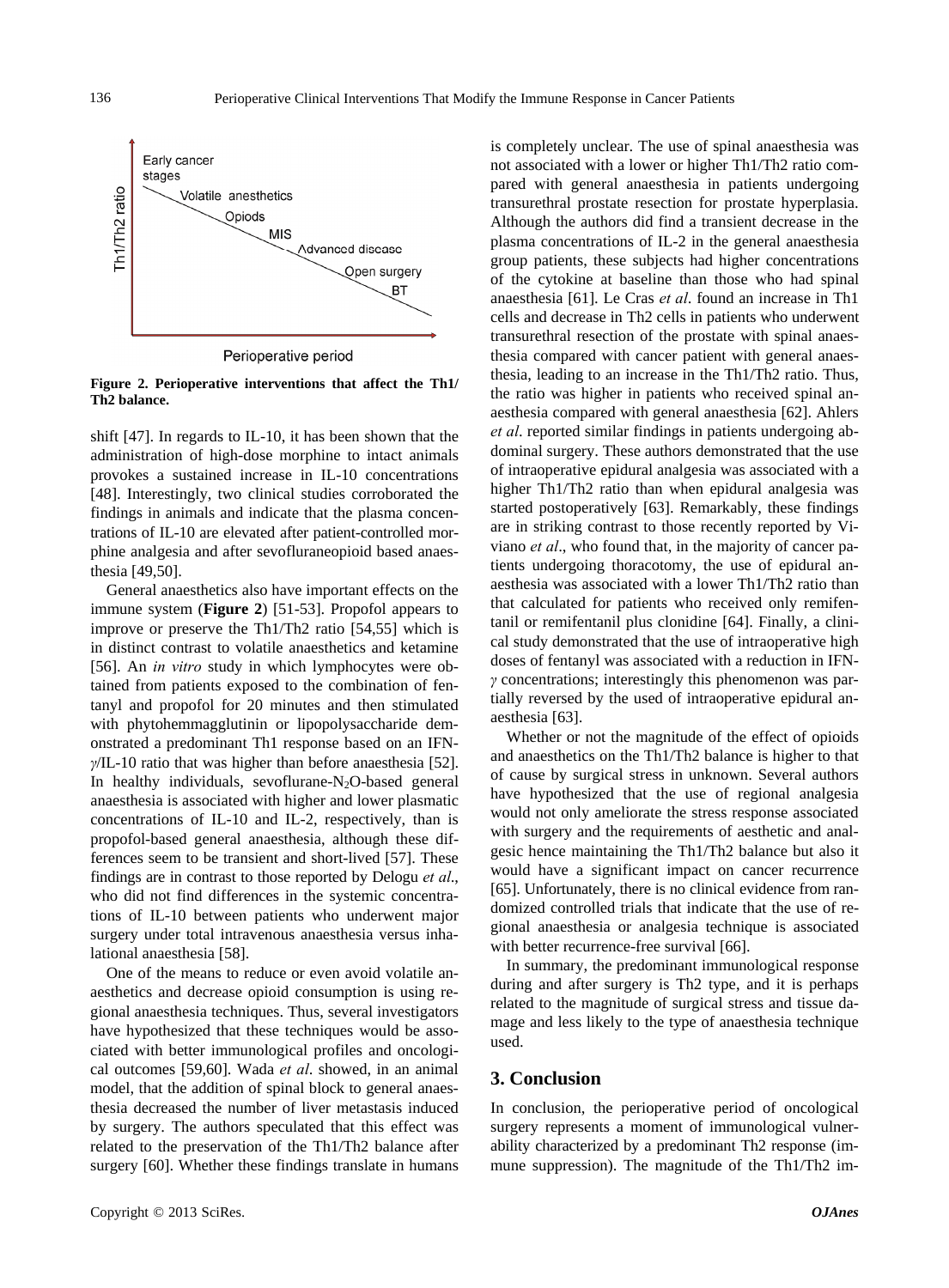balance is most likely associated with the degree of surgical stress, the use of volatile anaesthetics, opioids and the administration of blood transfusions. Only retrospective studies have been conducted to assess the impact of regional anaesthesia on cancer recurrence. The results of those studies are controversial and given the lack of randomized control trials, we cannot conclude that a particular anaesthesia technique is associated with higher or lower rates of cancer recurrence. In contrast, strong evidence from a meta-analysis in colorectal patients indicates that blood transfusion are linked to poor oncological outcomes in this patients population.

## **REFERENCES**

- [1] J. E. Talmadge, K. M. Meyers, D. J. Prieur and J. R. Starkey, "Role of NK Cells in Tumour Growth and Metastasis in Beige Mice," *Nature*, Vol. 284, No. 5757, 1980, pp. 622-624.
- [2] S. Goto, M. Sato, R. Kaneko, M. Itoh, S. Sato and S. Takeuchi, "Analysis of Th1 and Th2 Cytokine Production by Peripheral Blood Mononuclear Cells as a Parameter of Immunological Dysfunction in Advanced Cancer Patients," *Cancer Immunology*, *Immunotherapy*, Vol. 48, No. 8, 1999, pp. 435-442.
- [3] T. R. Mosmann and R. L. Coffman, "TH1 and TH2 Cells: Different Patterns of Lymphokine Secretion Lead to Different Functional Properties," *Annual Review of Immunology*, Vol. 7, No. 1, 1989, pp. 145-173. [doi:10.1146/annurev.iy.07.040189.001045](http://dx.doi.org/10.1146/annurev.iy.07.040189.001045)
- [4] T. R. Malek and A. L. Bayer, "Tolerance, Not Immunity, Crucially Depends on IL-2," *Natural Review of Immunology*, Vol. 4, No. 9, 2004, pp. 665-674.
- [5] B. H. Li, S. B. Xu, F. Li, X. G. Zou, A. Saimaiti, D. Simayi, *et al*., "Stat6 Activity-Related Th2 Cytokine Profile and Tumor Growth Advantage of Human Colorectal Cancer Cells *in Vitro* and *in Vivo*," *Cell Signal*, Vol. 24, No. 3, 2012, pp. 718-725.
- [6] R. Kim, M. Emi and K. Tanabe, "Cancer Immunosuppression and Autoimmune Disease: Beyond Immunosuppressive Networks for Tumour Immunity," *Immunology*, Vol. 119, No. 2, 2006, pp. 254-264.
- [7] R. Vallejo, E. D. Hord, S. A. Barna, J. Santiago-Palma and S. Ahmed, "Perioperative Immunosuppression in Cancer Patients," *Journal of Environmental Pathology*, *Toxicology and Oncology*: *Official Organ of the International Society for Environmental Toxicology and Cancer*, Vol. 22, No. 2, 2003, pp. 139-146.
- [8] T. Udagawa, "Tumor Dormancy of Primary and Secondary Cancers," *Apmis*, Vol. 116, No. 7-8, 2008, pp. 615- 628.
- [9] V. W. Rusch, D. Hawes, P. A. Decker, S. E. Martin, A. Abati, R. J. Landreneau, *et al*., "Occult Metastases in Lymph Nodes Predict Survival in Resectable Non-Small-Cell Lung Cancer: Report of the ACOSOG Z0040 Trial," *Journal of Clinical Oncology*, Vol. 29, No. 32, 2011, pp. 4313-4319.
- [11] C. M. Koebel, W. Vermi, J. B. Swann, N. Zerafa, S. J. Rodig, L. J. Old, *et al*., "Adaptive Immunity Maintains Occult Cancer in an Equilibrium State," *Nature*, Vol. 450, No. 7171, 2007, pp. 903-907.
- [12] J. P. Cata, V. Gottumukkala and D. I. Sessler, "How Regional Anesthesia Might Reduce Postoperative Cancer Recurrence," *European Journal of Pain Supplement*, Vol. 5, No. S2, 2012, pp. 345-355.
- [13] H. Tatsumi, H. Ura, S. Ikeda, K. Yamaguchi, T. Katsuramaki, Y. Asai, *et al*., "Surgical Influence on TH1/TH2 Balance and Monocyte Surface Antigen Expression and Its Relation to Infectious Complications," *World Journal of Surgery*, Vol. 27, No. 5, 2003, pp. 522-528.
- [14] D. Decker, M. Schondorf, F. Bidlingmaier, A. Hirner and A. A. von Ruecker, "Surgical Stress Induces a Shift in the Type-1/Type-2 T-Helper Cell Balance, Suggesting Down-Regulation of Cell-Mediated and Up-Regulation of Antibody-Mediated Immunity Commensurate to the Trauma," *Surgery*, Vol. 119, No. 3, 1996, pp. 316-325.
- [15] M. Ishikawa, M. Nishioka, N. Hanaki, T. Miyauchi, Y. Kashiwagi, H. Ioki, *et al*., "Perioperative Immune Responses in Cancer Patients Undergoing Digestive Surgeries," *World Journal of Surgical Oncology*, Vol. 7, No. 7, 2009, p. 7. [doi:10.1186/1477-7819-7-7](http://dx.doi.org/10.1186/1477-7819-7-7)
- [16] N. Sato, K. Koeda, Y. Kimura, K. Ikeda, M. Ogawa and K. Saito, *et al*., "Cytokine Profile of Serum and Bronchoalveolar Lavage Fluids Following Thoracic Esophageal Cancer Surgery," *European Surgical Research*, Vol. 33, No. 4, 2001, pp. 279-284.
- [17] C. W. Strey, R. M. Marquez-Pinilla, M. M. Markiewski, B. Siegmund, E. Oppermann, J. D. Lambris, *et al*., "Early Post-Operative Measurement of Cytokine Plasma Levels Combined with Pre-Operative Bilirubin Levels Identify High-Risk Patients after Liver Resection," *International Journal of Molecular Medicine*, Vol. 27, No. 3, 2011, pp. 447-454.
- [18] M. Zelic, D. Stimac, D. Mendrila, V. S. Tokmadzic, E. Fisic, M. Uravic, *et al*., "Influence of Preoperative Oral Feeding on Stress Response after Resection for Colon Cancer," *Hepato-Gastroenterology*, Vol. 59, No. 117, 2012, pp. 1385-1389.
- [19] R. Berguer, N. Bravo, M. Bowyer, C. Egan, T. Knolmaye and D. Ferrick, "Major Surgery Suppresses Maximal Production of Helper T-Cell Type 1 Cytokines without Potentiating the Release of Helper T-Cell Type 2 Cytokines," *Archives of Surgery*, Vol. 134, No. 5, 1999, pp. 540-544.
- [20] H. W. Huang, J. L. Tang, X. H. Han, Y. P. Peng and Y. H. Qiu, "Lymphocyte-Derived Catecholamines Induce a Shift of Th1/Th2 Balance toward Th2 Polarization," *Neuroimmunomodulation*, Vol. 20, No. 1, 2012, pp. 1-8.
- [21] F. Greco, M. R. Hoda, N. Mohammed, C. Springer, K. Fischer and P. Fornara, "Laparoendoscopic Single-Site and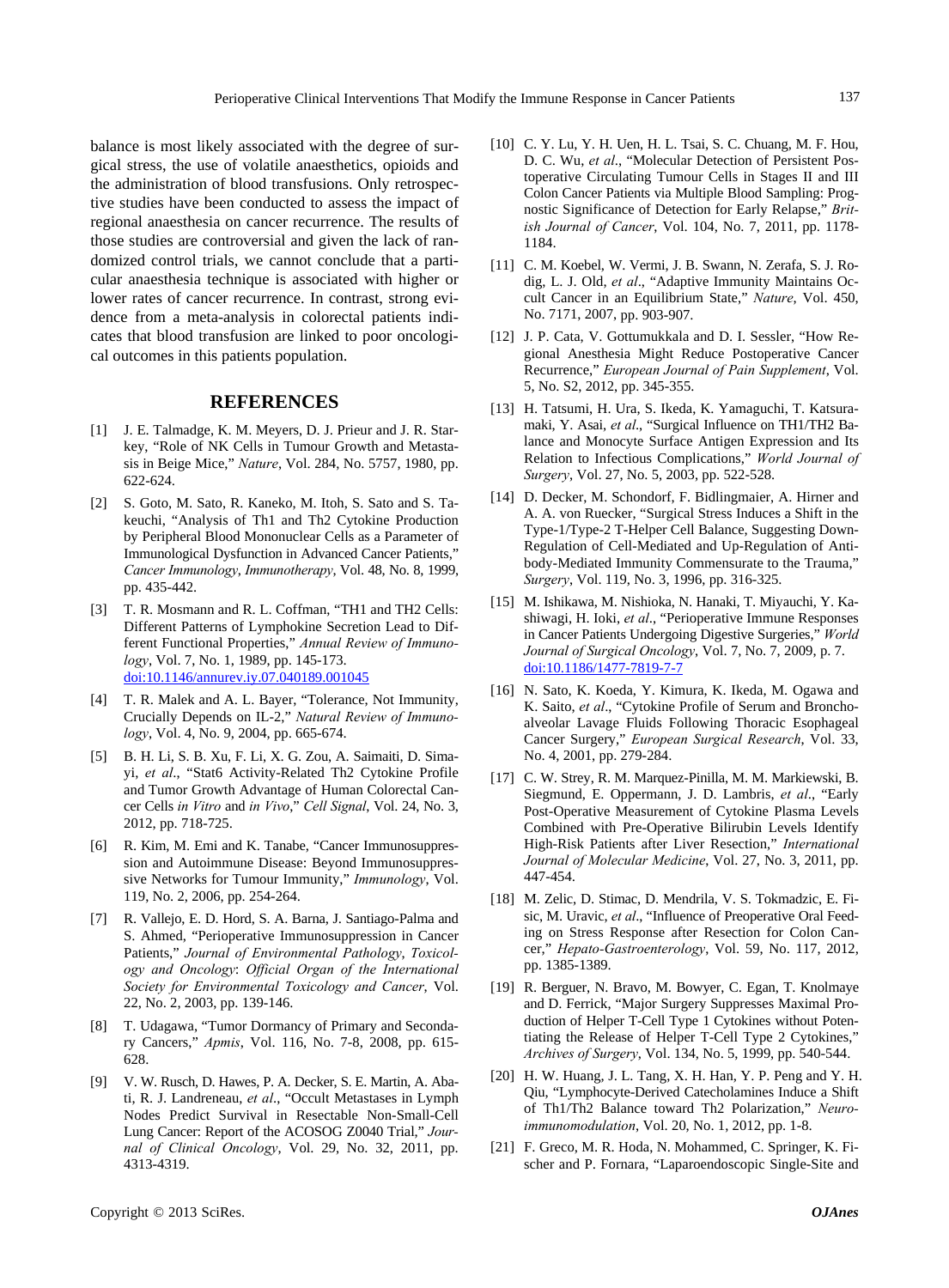Conventional Laparoscopic Radical Nephrectomy Result in Equivalent Surgical Trauma: Preliminary Results of a Single-Centre Retrospective Controlled Study," *European Urology*, Vol. 61, No. 5, 2012, pp. 1048-1053.

- [22] K. Galaal, A. Bryant, A. D. Fisher, M. Al-Khaduri, F. Kew and A. D. Lopes AD, "Laparoscopy versus Laparotomy for the Management of Early Stage Endometrial Cancer," *Cochrane Database Systematic Review*, Vol. 9, 2012, Article ID: CD006655.
- [23] A. C. Gordon, K. Kojima, M. Inokuchi, K. Kato and K. Sugihara, "Long-Term Comparison of Laparoscopy-Assisted Distal Gastrectomy and Open Distal Gastrectomy in Advanced Gastric Cancer," 2012.
- [24] G. Di Vita, C. Sciume, S. Milano, R. Patti, G. L. Lauria, G. Di Bella, *et al*., "Th1-Like and Th2-Like Cytokines in Patients Undergoing Open versus Laparascopic Cholecystectomy," *Annali Italiani di Chirurgia*, Vol. 72, No. 4, 2001, pp. 485-491.
- [25] J. P. Desborough, "The Stress Response to Trauma and Surgery," *British Journal of Anaesthetic*, Vol. 85, No. 1, 2000, pp. 109-117.
- [26] D. Tsamis, G. Theodoropoulos, P. Stamopoulos, S. Siakavellas, T. Delistathi, N. V. Michalopoulos, *et al*., "Systemic Inflammatory Response after Laparoscopic and Conventional Colectomy for Cancer: A Matched Case-Control Study," *Surgical Endoscopy*, Vol. 26, No. 5, 2012, pp. 1436-1443.
- [27] H. Tsujimoto, R. Takahata, S. Nomura, Y. Yaguchi, I. Kumano, Y. Matsumoto, *et al*., "Video-Assisted Thoracoscopic Surgery for Esophageal Cancer Attenuates Postoperative Systemic Responses and Pulmonary Complications," *Surgery*, Vol. 151, No. 5, 2012, pp. 667-673.
- [28] Z. Li, H. Liu and L. Li, "Video-Assisted Thoracoscopic Surgery versus Open Lobectomy for Stage I Lung Cancer: A Meta-Analysis of Long-Term Outcomes," *Experimental Therapeutic Medicine*, Vol. 3, No. 5, 2012, pp. 886-892.
- [29] B. L. Green, H. C. Marshall, F. Collinson, P. Quirke, P. Guillou, D. G. Jayne, *et al*., "Long-Term Follow-Up of the Medical Research Council CLASICC Trial of Conventional versus Laparoscopically Assisted Resection in Colorectal Cancer," *British Journal of Surgery*, Vol. 100, No. 1, 2013, pp. 75-82.
- [30] H. Ichikawa, G. Miyata, S. Miyazaki, K. Onodera, T. Kamei, T. Hoshida, *et al*., "Esophagectomy Using a Thoracoscopic Approach with an Open Laparotomic or Hand-Assisted Laparoscopic Abdominal Stage for Esophageal Cancer: Analysis of Survival and Prognostic Factors in 315 Patients," 2012.
- [31] V. Weisbach, C. Wanke, J. Zingsem, R. Zimmermann and R. Eckstein, "Cytokine Generation in Whole Blood, Leukocyte-Depleted and Temporarily Warmed Red Blood Cell Concentrates," *Vox Sanguinis*, Vol. 76, No. 2, 1999, pp. 100-106.
- [32] G. Stack, L. Baril, P. Napychank and E. L. Snyder, "Cytokine Generation in Stored, White Cell-Reduced, and Bacterially Contaminated Units of Red Cells," *Transfusion*, Vol. 35, No. 3, 1995, pp. 199-203.
- [33] A. Shanwell, M. Kristiansson, M. Remberger and O. Ring-

den, "Generation of Cytokines in Red Cell Concentrates during Storage Is Prevented by Prestorage White Cell Reduction," *Transfusion*, Vol. 37, No. 7, 1997, pp. 678-684.

- [34] O. Karam, M. Tucci, B. J. Toledano, N. Robitaille, J. Cousineau, L. Thibault, *et al*., "Length of Storage and *in Vitro* Immunomodulation Induced by Prestorage Leukoreduced Red Blood Cells," *Transfusion*, Vol. 49, No. 11, 2009, pp. 2326-2334.
- [35] M. B. Patel, K. G. Proctor and M. Majetschak, "Extracellular Ubiquitin Increases in Packed Red Blood Cell Units during Storage," *The Journal of Surgical Research*, Vol. 135, No. 2, 2006, pp. 226-232.
- [36] J. M. Baumgartner, C. C. Silliman, E. E. Moore, A. Banerjee and M. D. McCarter, "Stored Red Blood Cell Transfusion Induces Regulatory T Cells," *Journal of the American College of Surgeons*, Vol. 208, No. 1, 2009, pp. 110-119.
- [37] A. E. Biedler, S. O. Schneider, U. Seyfert, H. Rensing, S. Grenner, M. Girndt, *et al*., "Impact of Alloantigens and Storage-Associated Factors on Stimulated Cytokine Response in An *in Vitro* Model of Blood Transfusion," *Anesthesiology*, Vol. 97, No. 5, 2002, pp. 1102-1109.
- [38] T. S. Creasy, P. S. Veitch and P. R. Bell, "A Relationship Between Perioperative Blood Transfusion and Recurrence of Carcinoma of the Sigmoid Colon Following Potentially Curative Surgery," *Annals of the Royal College of Surgeons of England*, Vol. 69, No. 3, 1987, pp. 100-103.
- [39] D. W. Moores, S. Piantadosi and M. F. McKneally, "Effect of Perioperative Blood Transfusion on Outcome in Patients with Surgically Resected Lung Cancer," *The Annals of Thoracic Surgery*, Vol. 47, No. 3, 1989, pp. 346-351.
- [40] R. Chesi, A. Cazzola, G. Bacci, B. Borghi, A. Balladelli and G. Urso, "Effect of Perioperative Transfusions on Survival in Osteosarcoma Treated by Multimodal Therapy," *Cancer*, Vol. 64, No. 8, 1989, pp. 1727-1737.
- [41] A. Amato and M. Pescatori, "Perioperative Blood Transfusions for the Recurrence of Colorectal Cancer," *Cochrane Database of Systematic Reviews*, Vol. 1, 2006, Article ID: CD005033.
- [42] K. M. Greeneltch, A. E. Kelly-Welch, Y. Shi and A. D. Keegan, "Chronic Morphine Treatment Promotes Specific Th2 Cytokine Production by Murine T Cells *in Vitro* via A Fas/Fas Ligand-Dependent Mechanism," *The Journal of Immunology*, Vol. 175, No. 8, 2005, pp. 4999-5005.
- [43] S. Roy, S. Balasubramanian, S. Sumandeep, R. Charboneau, J. Wang, D. Melnyk, *et al*., "Morphine Directs T Cells toward T(H2) Differentiation," *Surgery*, Vol. 130, No. 2, 2001, pp. 304-309.
- [44] C. Borner, B. Warnick, M. Smida, R. Hartig, J. A. Lindquist, B. Schraven, *et al*., "Mechanisms of Opioid-Mediated Inhibition of Human T Cell Receptor Signaling," *The Journal of Immunology*, Vol. 183, No. 2, 2009, pp. 882- 889.
- [45] Q. Y. Zhang, M. Zhang and Y. Cao, "Exposure to Morphine Affects the Expression of Endocannabinoid Receptors and Immune Functions," *Journal of Neuroimmunology*, Vol. 247, No. 1-2, 2012, pp. 52-58.